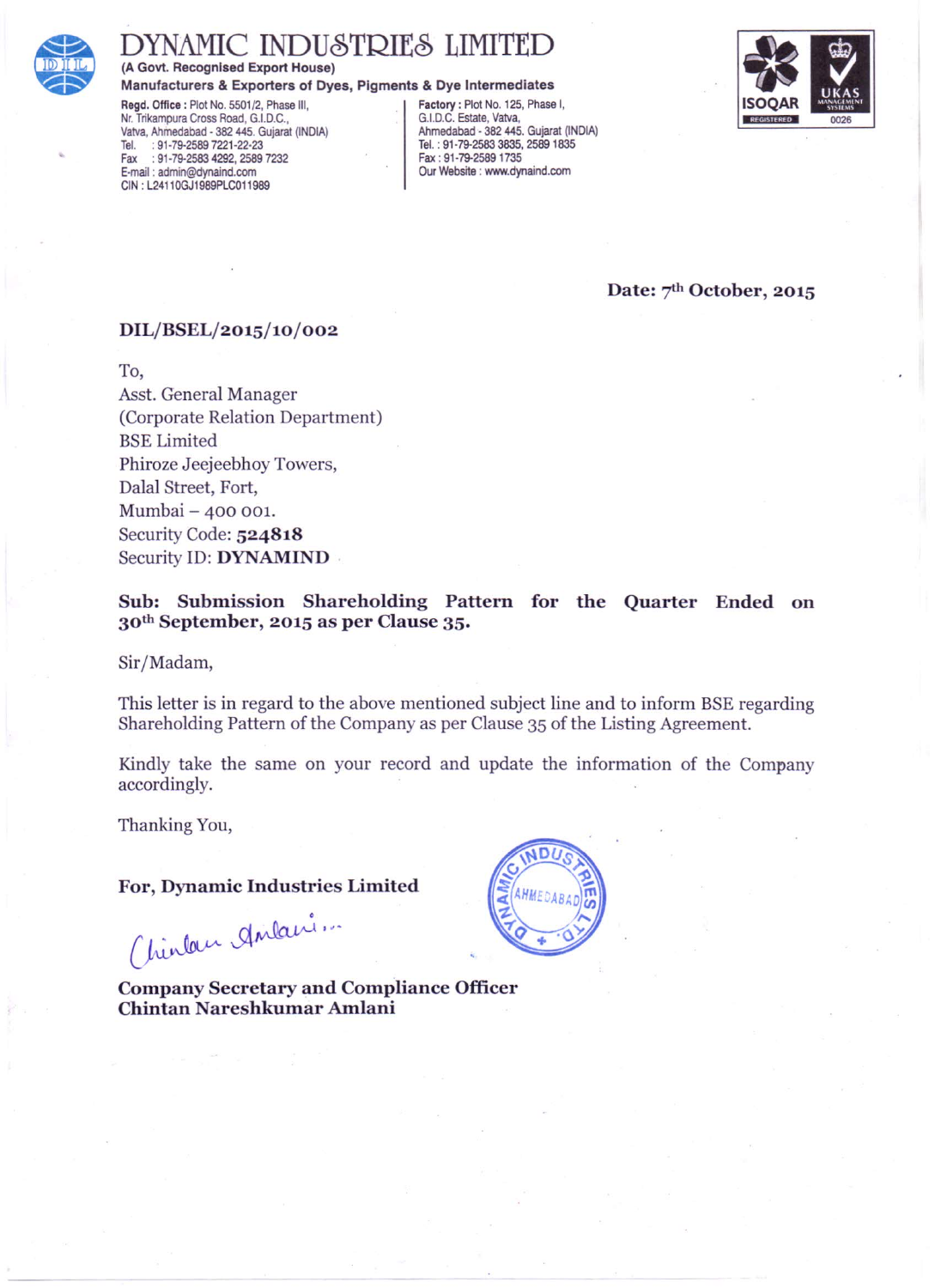### **General Information**

| Name of the Company: DYNAMIC INDUSTRIES LIMITED                                      |                            |  |  |  |  |  |  |  |
|--------------------------------------------------------------------------------------|----------------------------|--|--|--|--|--|--|--|
| Scrip Code, class of security: 524818, Equity shares                                 |                            |  |  |  |  |  |  |  |
| <b>Ouarter ended: 30-9-2015</b>                                                      |                            |  |  |  |  |  |  |  |
| <b>General information [Abstract]</b>                                                |                            |  |  |  |  |  |  |  |
| Scrip code                                                                           | 524818                     |  |  |  |  |  |  |  |
| Name of the company                                                                  | DYNAMIC INDUSTRIES LIMITED |  |  |  |  |  |  |  |
| <b>Class of security</b>                                                             | Equity shares              |  |  |  |  |  |  |  |
| Type of report                                                                       | Quarterly                  |  |  |  |  |  |  |  |
| <b>Reason for additional filling</b>                                                 |                            |  |  |  |  |  |  |  |
| Whether company has more than one class of shares or securities having voting rights | No                         |  |  |  |  |  |  |  |
| Whether company is SME                                                               | No                         |  |  |  |  |  |  |  |
| Date of report                                                                       | 30-9-2015                  |  |  |  |  |  |  |  |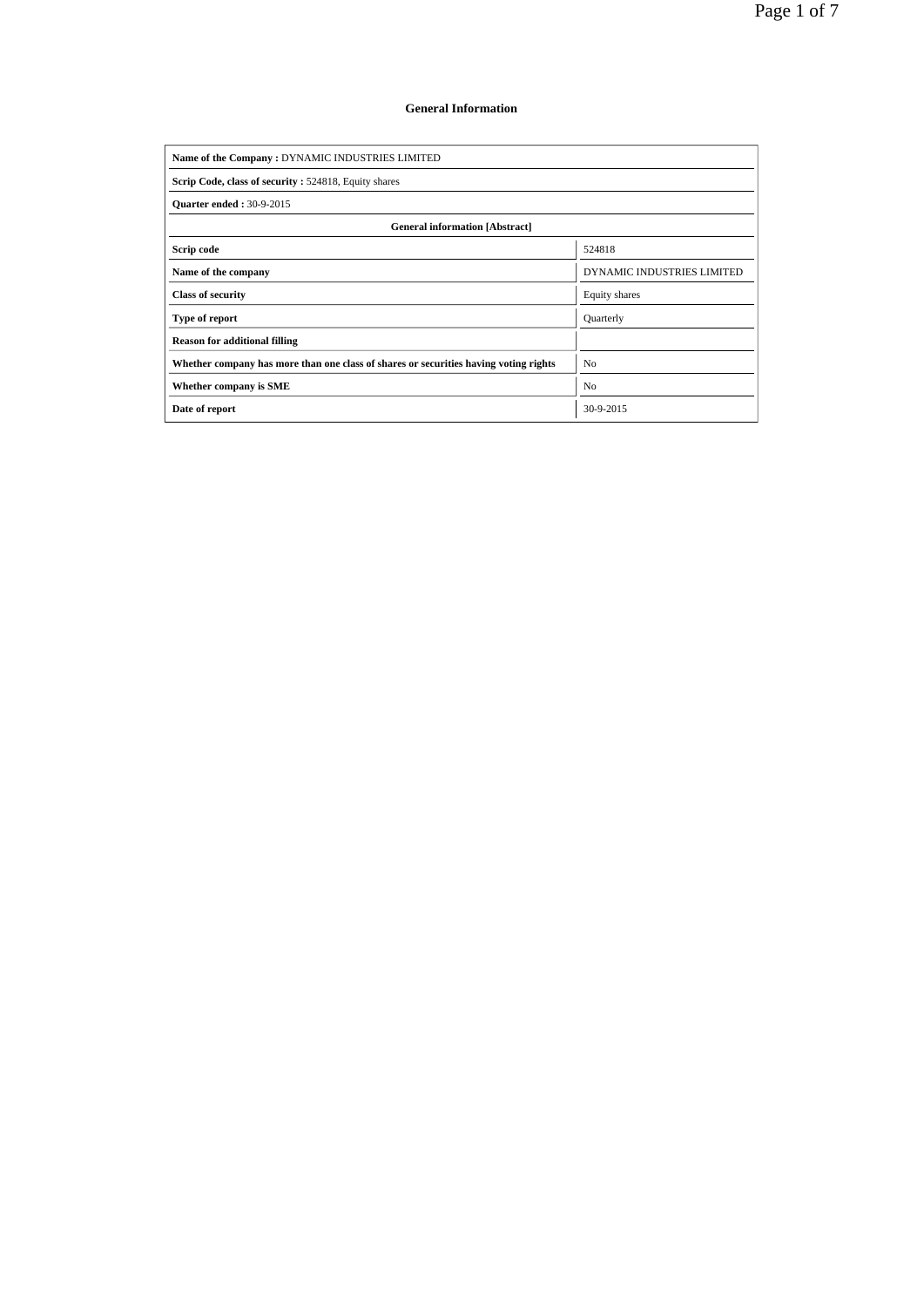## **Disclosure of shareholding pattern**

| Name of the Company: DYNAMIC INDUSTRIES LIMITED      |                                                                                                                       |                                                             |                                                                             |                                                                                                                           |  |  |  |  |  |  |
|------------------------------------------------------|-----------------------------------------------------------------------------------------------------------------------|-------------------------------------------------------------|-----------------------------------------------------------------------------|---------------------------------------------------------------------------------------------------------------------------|--|--|--|--|--|--|
| Scrip Code, class of security: 524818, Equity shares |                                                                                                                       |                                                             |                                                                             |                                                                                                                           |  |  |  |  |  |  |
| <b>Quarter ended: 30-9-2015</b>                      |                                                                                                                       |                                                             |                                                                             |                                                                                                                           |  |  |  |  |  |  |
|                                                      | Disclosure of notes on shareholding pattern<br><b>Notes</b>                                                           |                                                             |                                                                             |                                                                                                                           |  |  |  |  |  |  |
|                                                      | Partly paid-up shares                                                                                                 |                                                             |                                                                             |                                                                                                                           |  |  |  |  |  |  |
| ID                                                   | Description partly paid-up<br>shares                                                                                  | As a percentage of total number of<br>shares of the company |                                                                             |                                                                                                                           |  |  |  |  |  |  |
|                                                      | Shares held by promoter or promoter group                                                                             |                                                             |                                                                             |                                                                                                                           |  |  |  |  |  |  |
|                                                      | <b>Total Shares held by promoter or</b><br>promoter group                                                             |                                                             |                                                                             |                                                                                                                           |  |  |  |  |  |  |
|                                                      | Shares held by public                                                                                                 |                                                             |                                                                             |                                                                                                                           |  |  |  |  |  |  |
|                                                      | <b>Total Shares held by public</b>                                                                                    |                                                             |                                                                             |                                                                                                                           |  |  |  |  |  |  |
| <b>Total</b>                                         |                                                                                                                       |                                                             |                                                                             |                                                                                                                           |  |  |  |  |  |  |
|                                                      | <b>Outstanding convertible securities</b>                                                                             |                                                             |                                                                             |                                                                                                                           |  |  |  |  |  |  |
| ID                                                   | <b>Description of outstanding</b><br>convertible securities                                                           | Number of<br>outstanding<br>securities                      | As a percentage of total<br>number of outstanding<br>convertible securities | As a percentage of total number of<br>shares of the company, assuming full<br>conversion of the convertible<br>securities |  |  |  |  |  |  |
|                                                      | Shares held by promoter or promoter group                                                                             |                                                             |                                                                             |                                                                                                                           |  |  |  |  |  |  |
|                                                      | Total shares held by promoter or<br>promoter group                                                                    |                                                             |                                                                             |                                                                                                                           |  |  |  |  |  |  |
|                                                      | Shares held by public                                                                                                 |                                                             |                                                                             |                                                                                                                           |  |  |  |  |  |  |
|                                                      | <b>Total Shares held by public</b>                                                                                    |                                                             |                                                                             |                                                                                                                           |  |  |  |  |  |  |
| Total                                                |                                                                                                                       |                                                             |                                                                             |                                                                                                                           |  |  |  |  |  |  |
|                                                      | Warrants                                                                                                              |                                                             |                                                                             |                                                                                                                           |  |  |  |  |  |  |
| ID                                                   | <b>Description of warrants</b>                                                                                        | Number of<br>warrants                                       | As a percentage of total<br>number of warrants                              | As a percentage of total number of<br>shares of the company, assuming full<br>conversion of warrants                      |  |  |  |  |  |  |
|                                                      | Shares held by promoter or promoter group                                                                             |                                                             |                                                                             |                                                                                                                           |  |  |  |  |  |  |
|                                                      | <b>Total Shares held by promoter or</b><br>promoter group                                                             |                                                             |                                                                             |                                                                                                                           |  |  |  |  |  |  |
|                                                      | Shares held by public                                                                                                 |                                                             |                                                                             |                                                                                                                           |  |  |  |  |  |  |
|                                                      | <b>Total Shares held by public</b>                                                                                    |                                                             |                                                                             |                                                                                                                           |  |  |  |  |  |  |
| <b>Total</b>                                         |                                                                                                                       |                                                             |                                                                             |                                                                                                                           |  |  |  |  |  |  |
|                                                      | Total paid-up capital of the company<br>assuming full conversion of warrants<br>3028500<br>and convertible securities |                                                             |                                                                             |                                                                                                                           |  |  |  |  |  |  |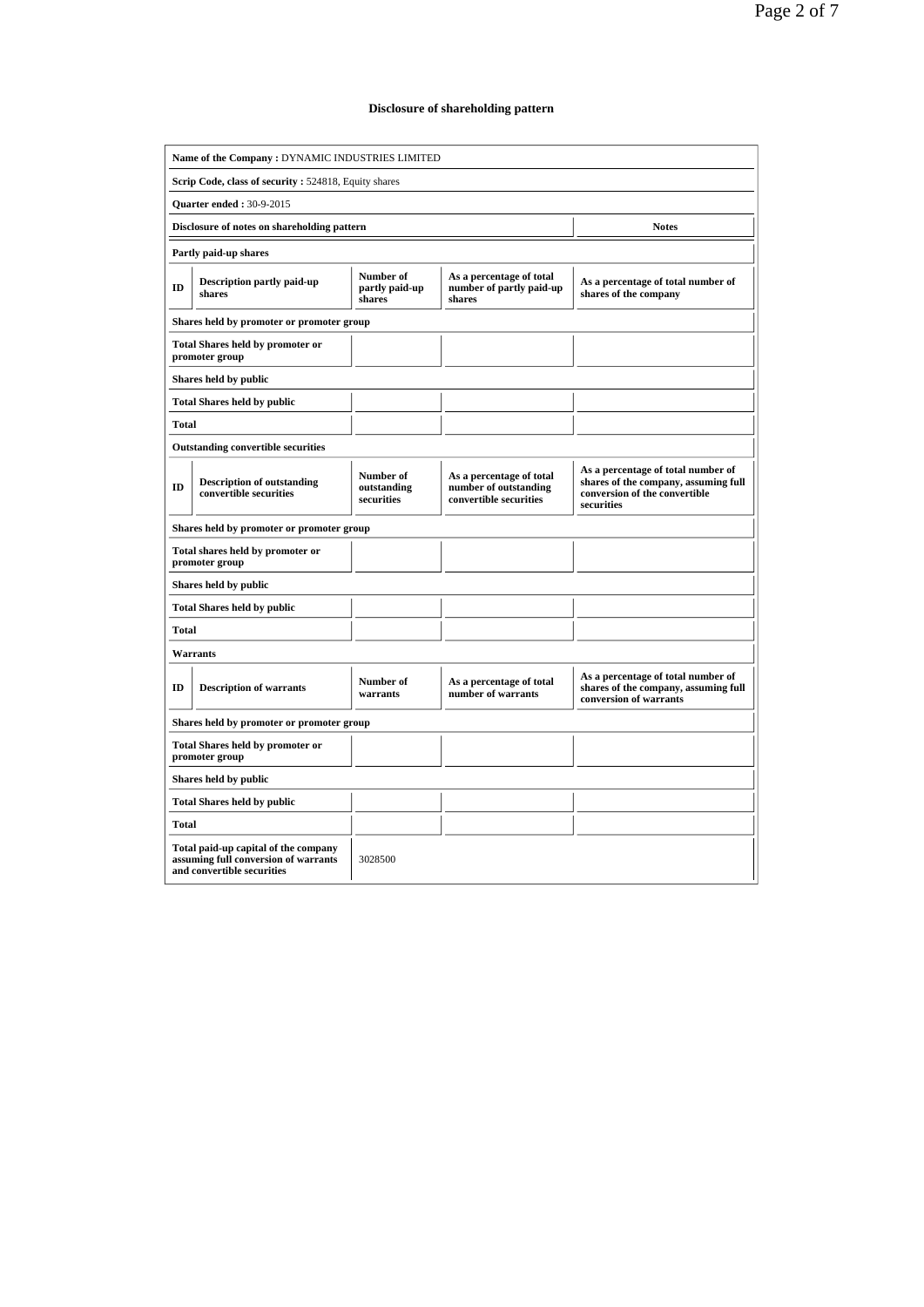## **Disclosure of fully paid-up shares**

|                                                             | Name of the Company: DYNAMIC INDUSTRIES LIMITED                            |                                                |                                                    |                                 |                                                       |                                         |                                       |                                              |                                  |  |
|-------------------------------------------------------------|----------------------------------------------------------------------------|------------------------------------------------|----------------------------------------------------|---------------------------------|-------------------------------------------------------|-----------------------------------------|---------------------------------------|----------------------------------------------|----------------------------------|--|
|                                                             | Scrip Code, class of security: 524818, Equity shares                       |                                                |                                                    |                                 |                                                       |                                         |                                       |                                              |                                  |  |
|                                                             | <b>Quarter ended: 30-9-2015</b>                                            |                                                |                                                    |                                 |                                                       |                                         |                                       |                                              |                                  |  |
| Disclosure of notes on fully paid-up shares<br><b>Notes</b> |                                                                            |                                                |                                                    |                                 |                                                       |                                         |                                       |                                              |                                  |  |
|                                                             | Category code                                                              |                                                |                                                    |                                 |                                                       | percentage of total<br>number of shares | <b>Total Shareholding as a</b>        | Shares pledged or<br>otherwise<br>encumbered |                                  |  |
|                                                             |                                                                            |                                                | Number of<br>shareholders                          | Total<br>number<br>of<br>shares | Number of<br>shares held in<br>dematerialised<br>form | As a<br>percentage<br>of $(A+B)$        | As a<br>percentage<br>of<br>$(A+B+C)$ | <b>Number</b><br>of<br>shares                | As a<br>percentage               |  |
| (I)                                                         | (II)                                                                       |                                                | (III)                                              | (IV)                            | (V)                                                   | (VI)                                    | (VII)                                 | (VIII)                                       | $(IX)=$<br>(VIII)/(IV)<br>$*100$ |  |
| (A)                                                         |                                                                            |                                                | <b>Shareholding of Promoter and Promoter Group</b> |                                 |                                                       |                                         |                                       |                                              |                                  |  |
| (1)                                                         | Indian                                                                     |                                                |                                                    |                                 |                                                       |                                         |                                       |                                              |                                  |  |
| (a)                                                         | <b>Individuals or Hindu</b><br>undivided family                            |                                                | 9                                                  | 1374701                         | 1360701                                               | 45.39                                   | 45.39                                 |                                              |                                  |  |
| (b)                                                         | Central government or<br>State government(s)                               |                                                |                                                    |                                 |                                                       |                                         |                                       |                                              |                                  |  |
| (c)                                                         | <b>Bodies</b> corporate                                                    |                                                | $\mathbf{1}$                                       | 148774                          | 148774                                                | 4.91                                    | 4.91                                  |                                              |                                  |  |
| (d)                                                         | <b>Financial institutions or</b><br>banks                                  |                                                |                                                    |                                 |                                                       |                                         |                                       |                                              |                                  |  |
| (e)                                                         | Any other<br>(specify)                                                     | <b>Description</b><br>of<br><b>Shareholder</b> |                                                    |                                 |                                                       |                                         |                                       |                                              |                                  |  |
|                                                             |                                                                            | <b>Total Others</b>                            |                                                    |                                 |                                                       |                                         |                                       |                                              |                                  |  |
|                                                             | Sub Total $(A)$ $(1)$                                                      |                                                | 10                                                 | 1523475                         | 1509475                                               | 50.3                                    | 50.3                                  |                                              |                                  |  |
| (2)                                                         | Foreign                                                                    |                                                |                                                    |                                 |                                                       |                                         |                                       |                                              |                                  |  |
| (a)                                                         | Non-resident individuals or<br>foreign individuals                         |                                                | $\mathbf{1}$                                       | 3780                            | 3780                                                  | 0.12                                    | 0.12                                  |                                              |                                  |  |
| (b)                                                         | <b>Bodies corporate</b>                                                    |                                                |                                                    |                                 |                                                       |                                         |                                       |                                              |                                  |  |
| $\left( \mathbf{c} \right)$                                 | <b>Institutions</b>                                                        |                                                |                                                    |                                 |                                                       |                                         |                                       |                                              |                                  |  |
| (d)                                                         | <b>Qualified foreign investor</b>                                          |                                                |                                                    |                                 |                                                       |                                         |                                       |                                              |                                  |  |
| (e)                                                         | Any other<br>(specify)                                                     | <b>Description</b><br>of<br><b>Shareholder</b> |                                                    |                                 |                                                       |                                         |                                       |                                              |                                  |  |
|                                                             |                                                                            | <b>Total Others</b>                            |                                                    |                                 |                                                       |                                         |                                       |                                              |                                  |  |
|                                                             |                                                                            | Sub-Total $(A)$ $(2)$                          | $\mathbf{1}$                                       | 3780                            | 3780                                                  | 0.12                                    | 0.12                                  |                                              |                                  |  |
|                                                             | <b>Total Shareholding of Promoter</b><br>and Promoter Group $(A) = (A)(1)$ | $+(A)(2)$                                      | 11                                                 | 1527255                         | 1513255                                               | 50.43                                   | 50.43                                 |                                              |                                  |  |
| (B)                                                         | <b>Public Shareholding</b>                                                 |                                                |                                                    |                                 |                                                       |                                         |                                       |                                              |                                  |  |
| (1)                                                         | <b>Institutions</b>                                                        |                                                |                                                    |                                 |                                                       |                                         |                                       |                                              |                                  |  |
| (a)                                                         | <b>Mutual funds or UTI</b>                                                 |                                                |                                                    |                                 |                                                       |                                         |                                       |                                              |                                  |  |
| (b)                                                         | <b>Financial institutions or</b><br>banks                                  |                                                |                                                    |                                 |                                                       |                                         |                                       |                                              |                                  |  |
| $\left( \mathbf{c}\right)$                                  | <b>Central government or</b><br>State government(s)                        |                                                |                                                    |                                 |                                                       |                                         |                                       |                                              |                                  |  |
| (d)                                                         | Venture capital funds                                                      |                                                |                                                    |                                 |                                                       |                                         |                                       |                                              |                                  |  |
| (e)                                                         | <b>Insurance companies</b>                                                 |                                                |                                                    |                                 |                                                       |                                         |                                       |                                              |                                  |  |
| $\mathbf f$                                                 | <b>Foreign institutional</b><br>investors                                  |                                                |                                                    |                                 |                                                       |                                         |                                       |                                              |                                  |  |
| (g)                                                         | Foreign venture capital<br>investors                                       |                                                |                                                    |                                 |                                                       |                                         |                                       |                                              |                                  |  |
| (h)                                                         | <b>Qualified foreign investor</b>                                          |                                                |                                                    |                                 |                                                       |                                         |                                       |                                              |                                  |  |
|                                                             |                                                                            |                                                |                                                    |                                 |                                                       |                                         |                                       |                                              |                                  |  |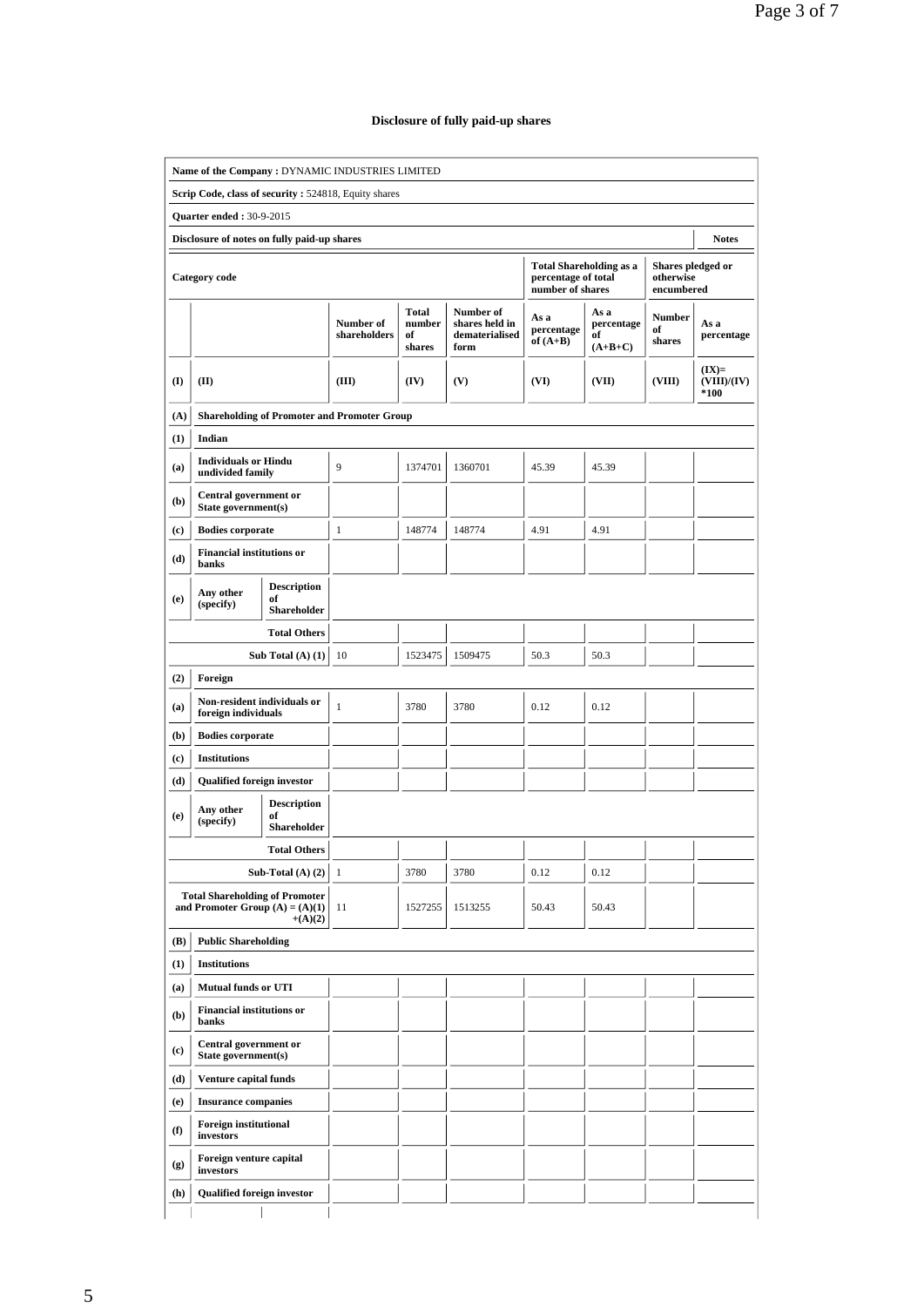| $\left( \mathbf{k}\right)$                    | Any other<br>(specify)                                                                         | <b>Description</b><br>of<br>Shareholder |      |         |         |       |       |  |  |
|-----------------------------------------------|------------------------------------------------------------------------------------------------|-----------------------------------------|------|---------|---------|-------|-------|--|--|
|                                               | <b>Total Others</b>                                                                            |                                         |      |         |         |       |       |  |  |
|                                               |                                                                                                | Sub Total $(B)$ $(1)$                   |      |         |         |       |       |  |  |
| (2)                                           | <b>Non-Institutions</b>                                                                        |                                         |      |         |         |       |       |  |  |
| (a)                                           | <b>Bodies corporate</b>                                                                        |                                         | 61   | 133507  | 132706  | 4.41  | 4.41  |  |  |
| (b)                                           | <b>Individuals</b>                                                                             |                                         |      |         |         |       |       |  |  |
| i                                             | <b>Individual shareholders</b><br>holding nominal share<br>capital up to Rs one lakh           |                                         | 2270 | 807952  | 682902  | 26.68 | 26.68 |  |  |
| ii.                                           | <b>Individual shareholders</b><br>holding nominal share<br>capital in excess of Rs one<br>lakh |                                         | 21   | 547320  | 547320  | 18.07 | 18.07 |  |  |
| (c)                                           | <b>Qualified foreign investor</b>                                                              |                                         |      |         |         |       |       |  |  |
| (d)                                           | Any other<br>(specify)                                                                         | <b>Description</b><br>of<br>Shareholder |      |         |         |       |       |  |  |
| 1                                             | Non-<br><b>Institutions</b><br><b>Shareholders</b><br>1                                        | <b>NRI</b>                              | 16   | 11115   | 11115   | 0.37  | 0.37  |  |  |
| $\boldsymbol{2}$                              | Non-<br><b>Institutions</b><br><b>Shareholders</b><br>$\mathbf{2}$                             | Other                                   | 3    | 1351    | 1351    | 0.04  | 0.04  |  |  |
|                                               |                                                                                                | <b>Total Others</b>                     | 19   | 12466   | 12466   | 0.41  | 0.41  |  |  |
|                                               |                                                                                                | Sub-total $(B)$ $(2)$                   | 2371 | 1501245 | 1375394 | 49.57 | 49.57 |  |  |
|                                               | Total Public Shareholding $(B)$ =                                                              | $(B)(1)+(B)(2)$                         | 2371 | 1501245 | 1375394 | 49.57 | 49.57 |  |  |
|                                               |                                                                                                | TOTAL $(A)+(B)$                         | 2382 | 3028500 | 2888649 | 100   | 100   |  |  |
| (C)                                           | Shares held by custodians and against which depository receipts have been issued               |                                         |      |         |         |       |       |  |  |
| Promoter and promoter<br>(1)<br>group         |                                                                                                |                                         |      |         |         |       |       |  |  |
| (2)                                           | <b>Public</b>                                                                                  |                                         |      |         |         |       |       |  |  |
| <b>Total Shares held by Custodians</b><br>(C) |                                                                                                |                                         |      |         |         |       |       |  |  |
| <b>GRAND TOTAL</b> $(A)+(B)+(C)$              |                                                                                                |                                         | 2382 | 3028500 | 2888649 |       | 100   |  |  |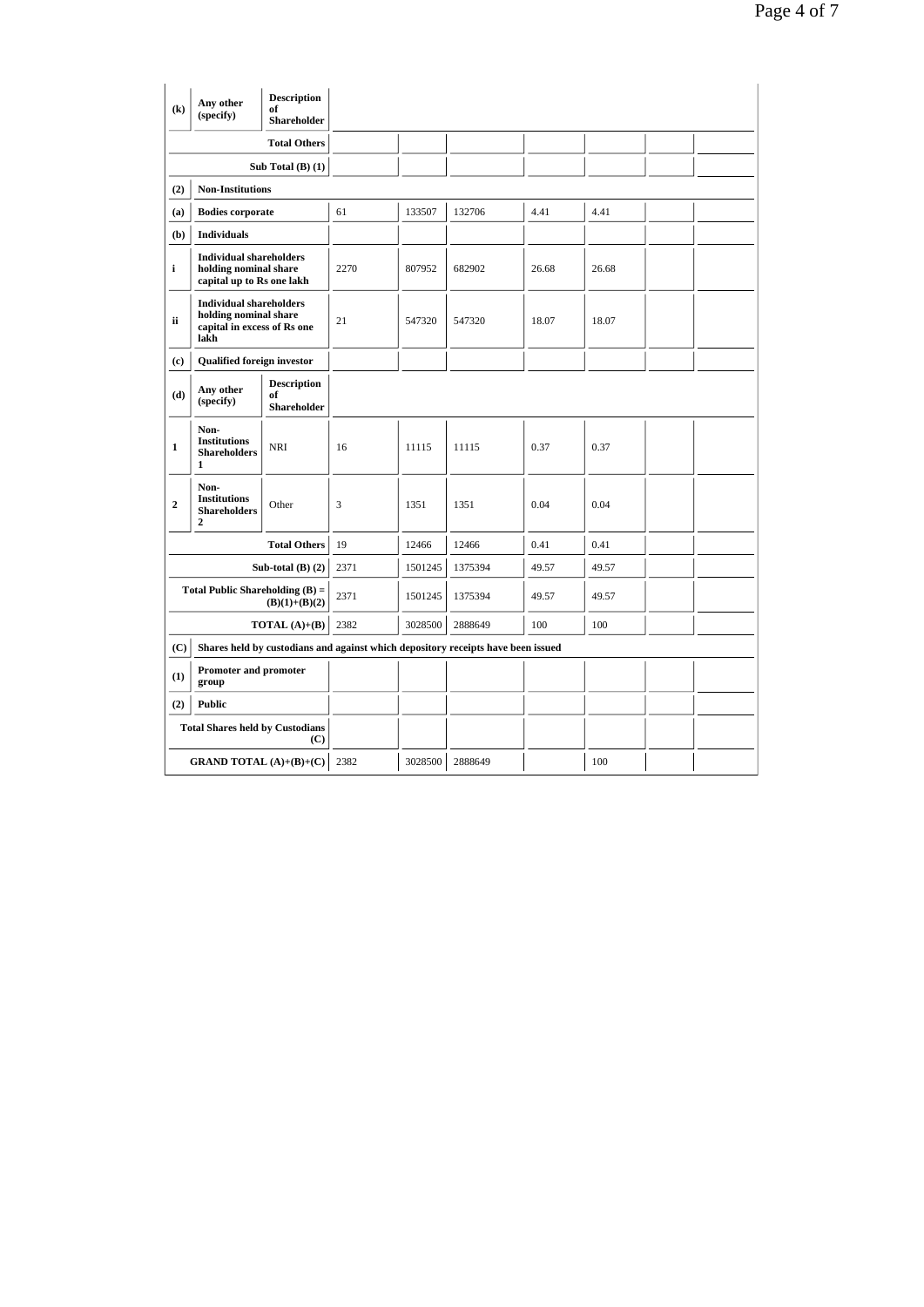#### **(I) (b) Statement showing holding of securities (including shares,warrants,convertible securities) of persons belonging to the category Promoter and Promoter Group**

|                                                                                                           | Name of the Company : DYNAMIC INDUSTRIES LIMITED       |                    |                                           |                                                                |                                            |                            |                                                                                       |                                         |                                                                                                      |                                                |                                                                                                                          |                                                                                                                                                                                                        |
|-----------------------------------------------------------------------------------------------------------|--------------------------------------------------------|--------------------|-------------------------------------------|----------------------------------------------------------------|--------------------------------------------|----------------------------|---------------------------------------------------------------------------------------|-----------------------------------------|------------------------------------------------------------------------------------------------------|------------------------------------------------|--------------------------------------------------------------------------------------------------------------------------|--------------------------------------------------------------------------------------------------------------------------------------------------------------------------------------------------------|
|                                                                                                           | Scrip Code, class of security: 524818, Equity shares   |                    |                                           |                                                                |                                            |                            |                                                                                       |                                         |                                                                                                      |                                                |                                                                                                                          |                                                                                                                                                                                                        |
|                                                                                                           | <b>Quarter ended: 30-9-2015</b>                        |                    |                                           |                                                                |                                            |                            |                                                                                       |                                         |                                                                                                      |                                                |                                                                                                                          |                                                                                                                                                                                                        |
| Disclosure of notes on securities belonging to the category "Promoter and Promoter Group"<br><b>Notes</b> |                                                        |                    |                                           |                                                                |                                            |                            |                                                                                       |                                         |                                                                                                      |                                                |                                                                                                                          |                                                                                                                                                                                                        |
| Sr.<br>No.                                                                                                |                                                        |                    |                                           |                                                                |                                            |                            |                                                                                       |                                         |                                                                                                      |                                                |                                                                                                                          |                                                                                                                                                                                                        |
|                                                                                                           | Name of the<br>shareholder                             | PAN of<br>Promoter | <b>Number</b><br>of the<br>shares<br>held | As a<br>percentage<br>of grand<br>total $(A)$ +<br>$(B) + (C)$ | <b>Encumbered</b><br>- number of<br>shares | As a<br>percentage         | As a<br>percentage<br>of grand<br>total $(A)$ +<br>$(B) + (C)$<br>of clause<br>(I)(a) | <b>Number</b><br>of<br>warrants<br>held | Warrants<br>held as a<br>percentage<br>of total<br>numbers<br>of<br>warrants<br>of the<br>same class | Number of<br>convertible<br>securities<br>held | Convertible<br>securities<br>as<br>percentage<br>of total<br>numbers of<br>convertible<br>securities<br>of same<br>class | <b>Total</b><br>shares<br>(includin<br>underlyir<br>shares<br>assuming<br>full<br>conversio<br>of<br>warrants<br>and<br>convertib<br>securities<br>as a<br>percentas<br>of diluted<br>share<br>capital |
| $($ $\Gamma$                                                                                              | (II)                                                   | (II)(a)            | (III)                                     | (IV)                                                           | (V)                                        | $(VI)=(V)/$<br>$(III)*100$ | (I)(a) (VII)                                                                          | (VIII)                                  | (IX)                                                                                                 | (X)                                            | (XI)                                                                                                                     | (XII)                                                                                                                                                                                                  |
| $\mathbf{1}$                                                                                              | <b>HARIN</b><br>DHANVANTRAI<br>MAMLATDARNA             | AGAPM9759Q         | 347780                                    | 11.48                                                          |                                            |                            |                                                                                       |                                         |                                                                                                      |                                                |                                                                                                                          | 11.48                                                                                                                                                                                                  |
| $\overline{2}$                                                                                            | <b>DEEPAKN</b><br>CHOKSHI                              | ACOPC5387L         | 271487                                    | 8.96                                                           |                                            |                            |                                                                                       |                                         |                                                                                                      |                                                |                                                                                                                          | 8.96                                                                                                                                                                                                   |
| $\mathbf{3}$                                                                                              | <b>MAYA HARIN</b><br>MAMLATDARNA                       | AAXPM0658B         | 211247                                    | 6.98                                                           |                                            |                            |                                                                                       |                                         |                                                                                                      |                                                |                                                                                                                          | 6.98                                                                                                                                                                                                   |
| $\overline{\mathbf{4}}$                                                                                   | <b>ORNET</b><br><b>INTERMEDIATES</b><br><b>LIMITED</b> | AAACO2744E         | 148774                                    | 4.91                                                           |                                            |                            |                                                                                       |                                         |                                                                                                      |                                                |                                                                                                                          | 4.91                                                                                                                                                                                                   |
| 5                                                                                                         | <b>DINESH JASRAJ</b><br><b>JAIN</b>                    | ABNPJ6717D         | 99136                                     | 3.27                                                           |                                            |                            |                                                                                       |                                         |                                                                                                      |                                                |                                                                                                                          | 3.27                                                                                                                                                                                                   |
| 6                                                                                                         | <b>RONAKD</b><br><b>CHOKSHI</b>                        | AALPC4612P         | 99086                                     | 3.27                                                           |                                            |                            |                                                                                       |                                         |                                                                                                      |                                                |                                                                                                                          | 3.27                                                                                                                                                                                                   |
| $\overline{7}$                                                                                            | <b>BIMAL D</b><br><b>CHOKSHI</b>                       | ACOPC5388F         | 93657                                     | 3.09                                                           |                                            |                            |                                                                                       |                                         |                                                                                                      |                                                |                                                                                                                          | 3.09                                                                                                                                                                                                   |
| ${\bf 8}$                                                                                                 | <b>ASITA H</b><br>MAMLATDARNA                          | AGAPM9754D         | 88285                                     | 2.92                                                           |                                            |                            |                                                                                       |                                         |                                                                                                      |                                                |                                                                                                                          | 2.92                                                                                                                                                                                                   |
| $\overline{9}$                                                                                            | <b>BEENABEN</b><br><b>DEEPAK</b><br><b>CHOKSHI</b>     | AALPC45880         | 85937                                     | 2.84                                                           |                                            |                            |                                                                                       |                                         |                                                                                                      |                                                |                                                                                                                          | 2.84                                                                                                                                                                                                   |
| 10                                                                                                        | <b>MANSIH</b><br>MAMLATDARNA                           | AFEPM7949D         | 78086                                     | 2.58                                                           |                                            |                            |                                                                                       |                                         |                                                                                                      |                                                |                                                                                                                          | 2.58                                                                                                                                                                                                   |
| 11                                                                                                        | <b>CHANDRESH</b><br>DHANVANTRAI<br>MAMLATDARNA         | ALFPM2301Q         | 3780                                      | 0.12                                                           |                                            |                            |                                                                                       |                                         |                                                                                                      |                                                |                                                                                                                          | 0.12                                                                                                                                                                                                   |
| <b>Total</b>                                                                                              |                                                        |                    | 1527255                                   | 50.43                                                          |                                            |                            |                                                                                       |                                         |                                                                                                      |                                                |                                                                                                                          | 50.43                                                                                                                                                                                                  |